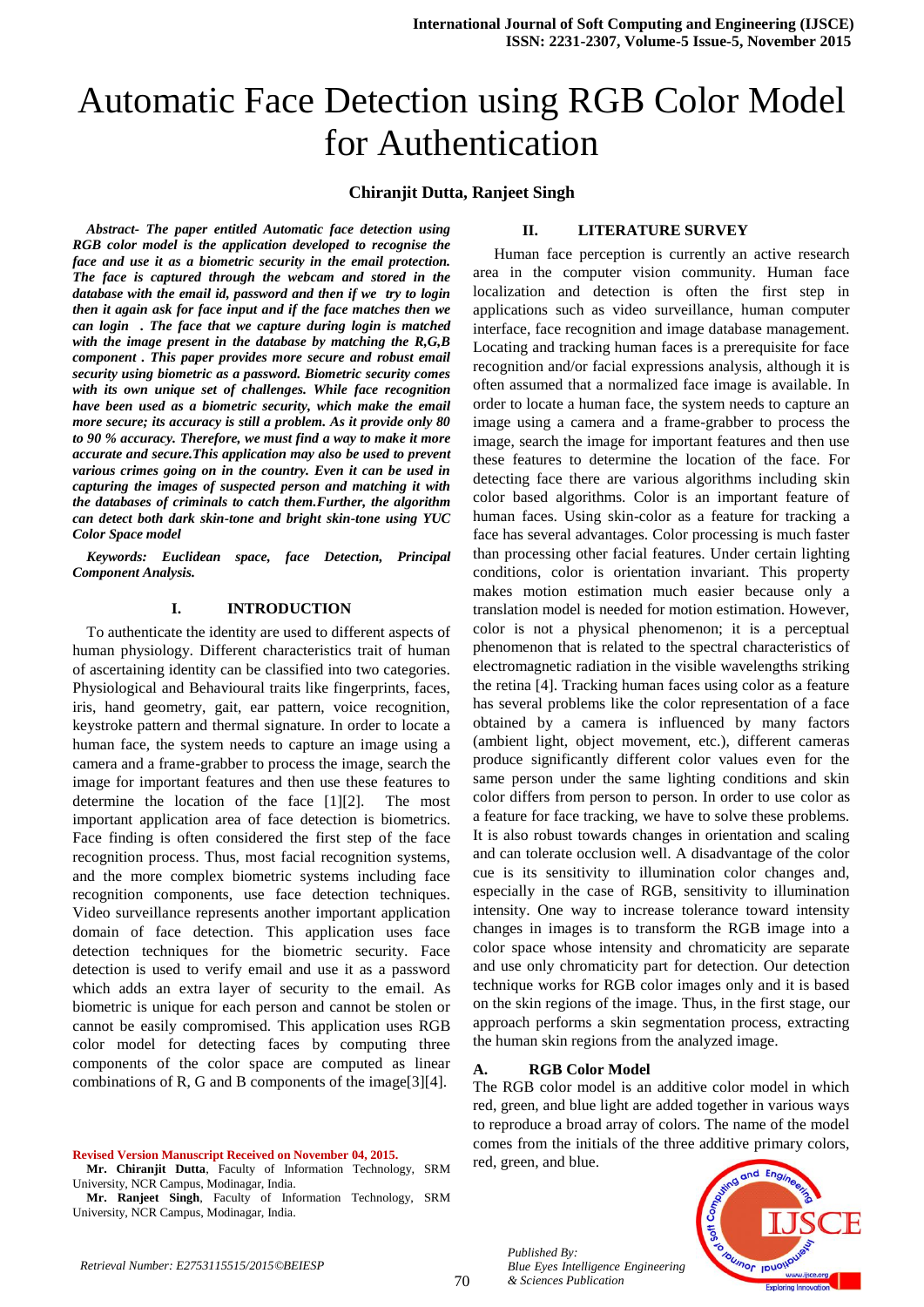The main purpose of the RGB color model[4] is for the sensing, representation, and display of images in electronic systems, such as televisions and computers, though it has also been used in conventional photography. Before the electronic age, the RGB color model already had a solid theory behind it, based in human perception of colors. RGB is a device-dependent color model: different devices detect or reproduce a given RGB value differently, since the color elements (such as phosphors or dyes) and their response to the individual R, G, and B levels vary from manufacturer to manufacturer, or even in the same device over time. Thus an RGB value does not define the same color across devices without some kind of color management. Typical RGB input devices are color TV and video cameras, image scanners, and digital cameras. Typical RGB output devices are TV sets of various technologies (CRT, LCD, plasma, etc.), computer and mobile phone displays, video projectors, multicolor LED displays, and large screens such as jumbotron. Color printers, on the other hand, are not RGB devices, but subtractive color devices (typically CMYK color model). To form a color with RGB, three colored light beams (one red, one green, and one blue) must be superimposed (for example by emission from a black screen, or by reflection from a white screen). Each of the three beams is called a component of that color, and each of them can have an arbitrary intensity, from fully off to fully on, in the mixture.

 The RGB color model is additive in the sense that the three light beams are added together, and their light spectra add, wavelength for wavelength, to make the final color spectrum. Zero intensity for each component gives the darkest color (no light, considered the black), and full intensity of each gives a white; the quality of this white depends on the nature of the primary light sources, but if they are properly balanced, the result is a neutral white matching the system's white point. When the intensities for all the components are the same, the result is a shade of gray, darker or lighter depending on the intensity. When the intensities are different, the result is a colorized hue, more or less saturated depending on the difference of the strongest and weakest of the intensities of the primary colors employed.



**Figure 1: RGB Color Model**

When one of the components has the strongest intensity, the color is a hue near this primary color (reddish, greenish, or bluish), and when two components have the same strongest intensity, then the color is a hue of a secondary color (a shade of cyan, magenta or yellow). A secondary color is

formed by the sum of two primary colors of equal intensity: cyan is green+blue, magenta is red+blue, and yellow is red+green. Every secondary color is the complement of one primary color; when a primary and its complementary secondary color are added together, the result is white: cyan complements red, magenta complements green, and yellow complements blue. The RGB color model itself does not define what is meant by red, green, and blue colorimetrically, and so the results of mixing them are not specified as absolute, but relative to the primary colors. When the exact chromaticities of the red, green, and blue primaries are defined, the color model then becomes an absolute color space, such as srgb or Adobe RGB. The RGB model is represented by a 3-dimensional Cube with red green and blue at the corners On each axis (Figure 1). Black is at the origin. White Is at the opposite end of the cube. The gray scale Follows the line from black to white. In a 24-bit Color graphics system with 8 bits per color channel, Red is (255, 0, 0). On the color cube, it is (1, 0, 0).



### **Figure 2: RGB Color Cube**

A color in the RGB color model is described by indicating how much of each of the red, green, and blue is included. The color is expressed as an RGB triplet (*r*,*g*,*b*), each component of which can vary from zero to a defined maximum value. If all the components are at zero the result is black; if all are at maximum, the result is the brightest representable white. These ranges may be quantified in several different ways:

- From 0 to 1, with any fractional value in between. This representation is used in theoretical analyses, and in systems that use floating point representations.
- Each color component value can also be written as apercentage, from 0% to 100%.
- In computers, the component values are often stored as integer numbers in the range 0 to 255, the range that a single 8-bit byte can offer. These are often represented as either decimal or hexadecimal numbers.
- High-end digital image equipment are often able to deal with larger integer ranges for each primary color, such as 0..1023 (10 bits), 0..65535 (16 bits) or even larger, by extending the 24-bits (three 8-bit values) to 32 bit, 48-bit, or 64-bit units (more or less independent from the particular computer's word size).

## **B. SKIN DETECTION APPROACH FOR RGB IMAGES**

Human skin color is proven to represent a very useful face detection and localization tool.



*Published By:*

*& Sciences Publication* 

*Blue Eyes Intelligence Engineering*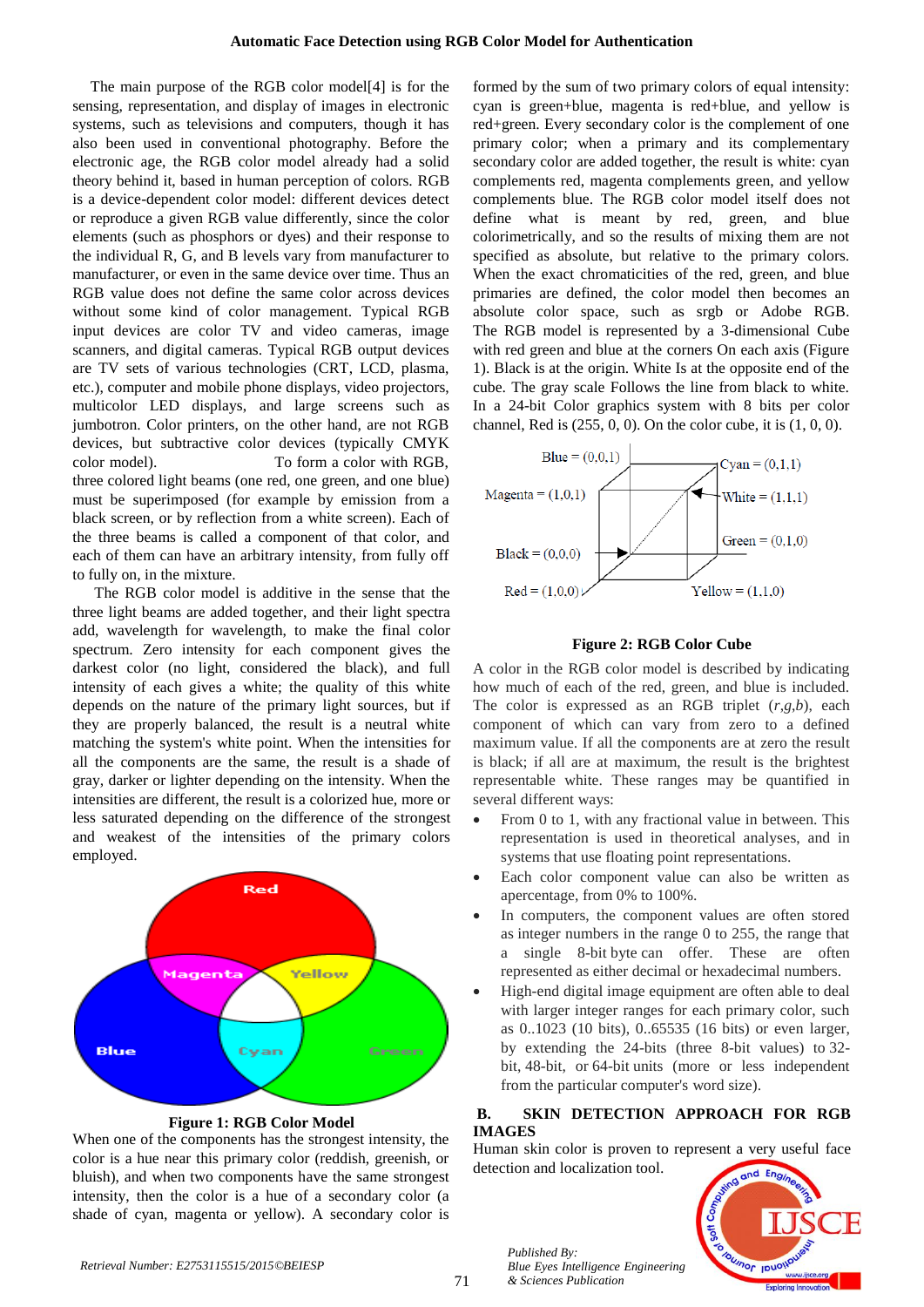A skin-based face finding approach identifies the skin regions of the image, then determine those of them which represent human faces. Besides face detection, there exist other important application areas of skin detection, such as image content filtering and finding illegal internet content , content-aware video compression or image color balancing. Many skin color localization techniques have been developed in recent years. In Figure 3 A robust and very known skin finding method is the algorithm proposed by fleck and forsyth in 1996, that Uses a skin filter .we are interested in color images only and do not perform skin and face detection in grayscale images [5]. Obviously, the color images are usually in the rgb format. While it is one of the most used color spaces for processing and storing of digital image data, rgb is not a favorable choice for skin color analysis, because of the high correlation of its three channels and the mixing of luminance and chrominance data . For this reason, most skin segmentation algorithms work with other color spaces, such as the normalized rgb, hsv (and other hue saturated based spaces) and ycrcb formats



**Figure 3: Digital color image conversion: RGB to HSV**

### **III. PROPOSED ALGORITHM**

The Proposed model for face detection using Skin Segmentation and morphing is shown in the Figure 4. The input RGB image is taken for the detection process. After then to detect the human face for authentication purpose store the database. We ought to develop an application where face recognition is used as email account password. This can be used basically as a biometric security. The basic instance of our proposed system is that once this application is used as a password setting for the email account verification which uses face as a biometric security then our email security becomes more secure and robust. Our application also uses the most basic color model for detecting face which does not require any special software and hardware. NRGB is a non-linear transformation of the RGB space. They are obtained by normalizing the color parameters of linear RGB model with linear intensity (RGB first norm):

 $I=R+G+B$ ,

 $r= R/I$ ,  $g=G/I$ ,  $b=B/I$  (1)

This normalization reduce pixel brightness dependence



**Figure 4: Face Detection Algorithm using Balance**

YCbCr color space has been defined in response to increasing demands for digital algorithms in handling video information, and has since become a widely used model in a digital video.

The Y in YCbCr denotes the luminance component, and Cb and Cr represent the chrominance factors. In YCbCr, the Y is the brightness (luma), Cb is blue1 minus luma  $(B - Y)$  and Cr is red minus luma  $(R - Y)$ . If R, G and B are given with 8 bit digital precision, then YCbCr from ''digital 8-bit RGB'' can be obtained from RGB [14].

Chai and Ngan in [16] first proposed YCbCr algorithm, which is comprised of a skin segmentation step followed by a set of regularization processes to reinforce those skin regions that are more likely to belong to the facial regions. The conversion of RBG to YCbCr is done by the equation given as in equation (2):

Y=0.299R+0.587G+0.114B

Cb=B-Y

Cr=R-y

The skin segmentation step thus employed exploits the 2D chromatic subspace to reduce the dependence of illumination. A skin color map is derived and used on the chrominance components of the input image to detect pixels that are of skin color. According to the authors the most suitable ranges of Cb and Cr that can be used to represent skin color pixels are shown in equation (3) as:

77<=Cb<=127; 133<=Cr<=173

we found that the following rule will work well in removing some unnecessary pixels:  $0.836G - 14 < B < 0.836G + 44 =$ Skin with other pixels being labelled as non-face and removed Skin color like pixel conditions are given below[12]:

R>95, G>40, B>20

*Published By:*

*& Sciences Publication* 

 $Max(r,g,b)-min(r,g,b)$ >15

 $|r-g|>1$  R>g

"R", "g", and "b" parameters are red, green and blue channel values of pixel. If these seven conditions are satisfied, then pixel is said to be skin color and binary image is created from satisfied pixels.

The implemented white balance algorithm is given Below :

*Blue Eyes Intelligence Engineering*